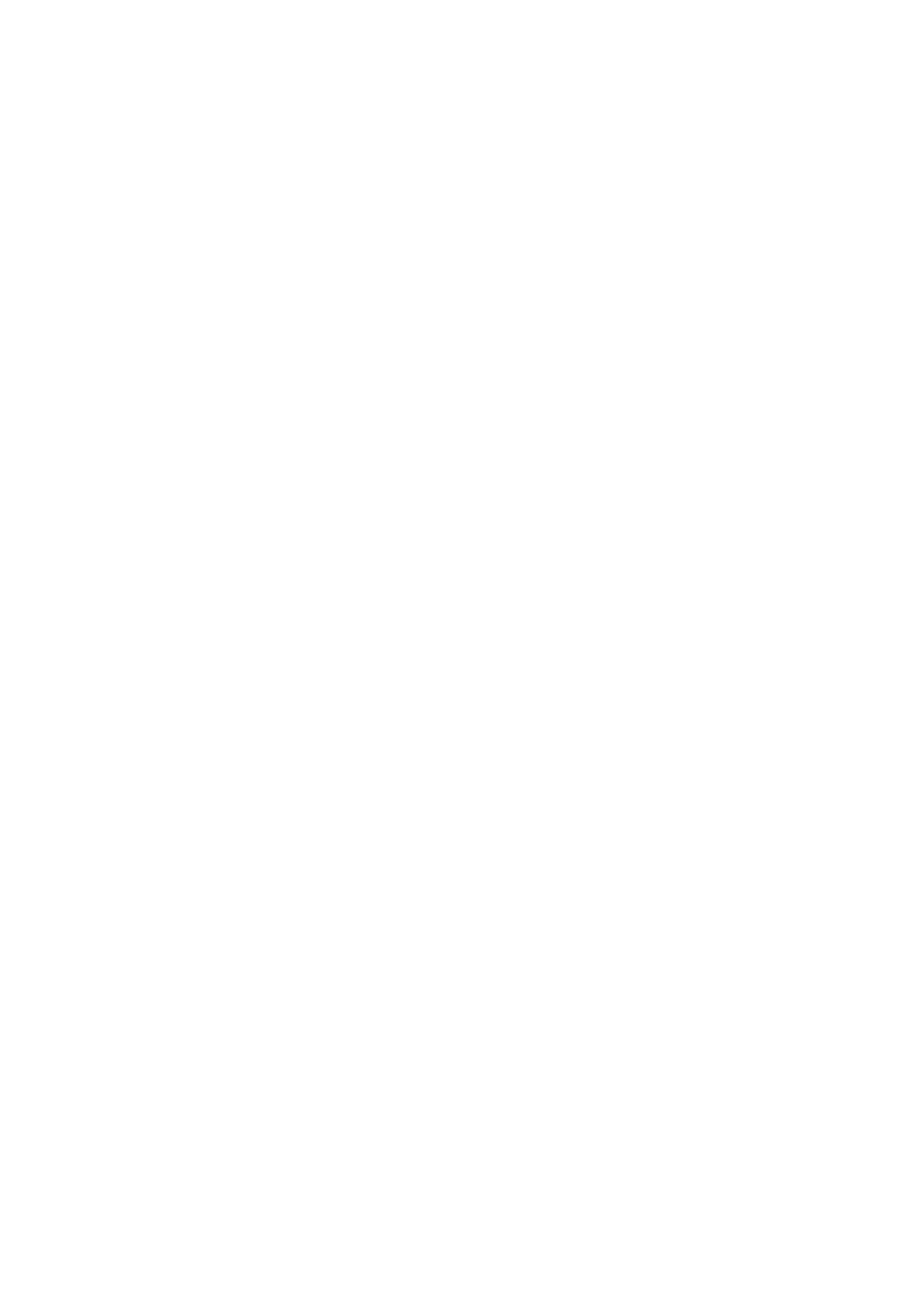### **NORTHERN TERRITORY OF AUSTRALIA**

As in force at 1 December 1998 \_\_\_\_\_\_\_\_\_\_\_\_\_\_\_\_\_\_\_\_

\_\_\_\_\_\_\_\_\_\_\_\_\_\_\_\_\_\_\_\_

#### **ADMINISTRATION AND PROBATE REGULATIONS**

#### **Regulations under the** *Administration and Probate Act*

### **Part I Introductory**

#### **1 Citation**

These Regulations may be cited as the *Administration and Probate Regulations*.

#### **1A Application**

The estate of a deceased person is to be administered in accordance with these Regulations as in force at the date of the death of the person.

#### **2 Fees**

The Fees payable in respect of any matter under the Act are as specified in the Schedule.

#### **2A Prescribed amounts for small estate**

- (1) The prescribed amount for the purposes of section 106 of the Act is \$20,000.
- (2) The prescribed amount for the purposes of section 108 of the Act is \$20,000.

#### **3 Schedule 6 to act**

- (1) For the purposes of item 2 in Part 1 of Schedule 6 to the Act:
	- (a) the prescribed value of the intestate estate under paragraphs (a) and (b) is \$120,000; and
	- (b) the prescribed sum to be paid out of the intestate estate under paragraph (b) is \$120,000.
- (2) For the purposes of item 3 in Part I of Schedule 6 to the Act: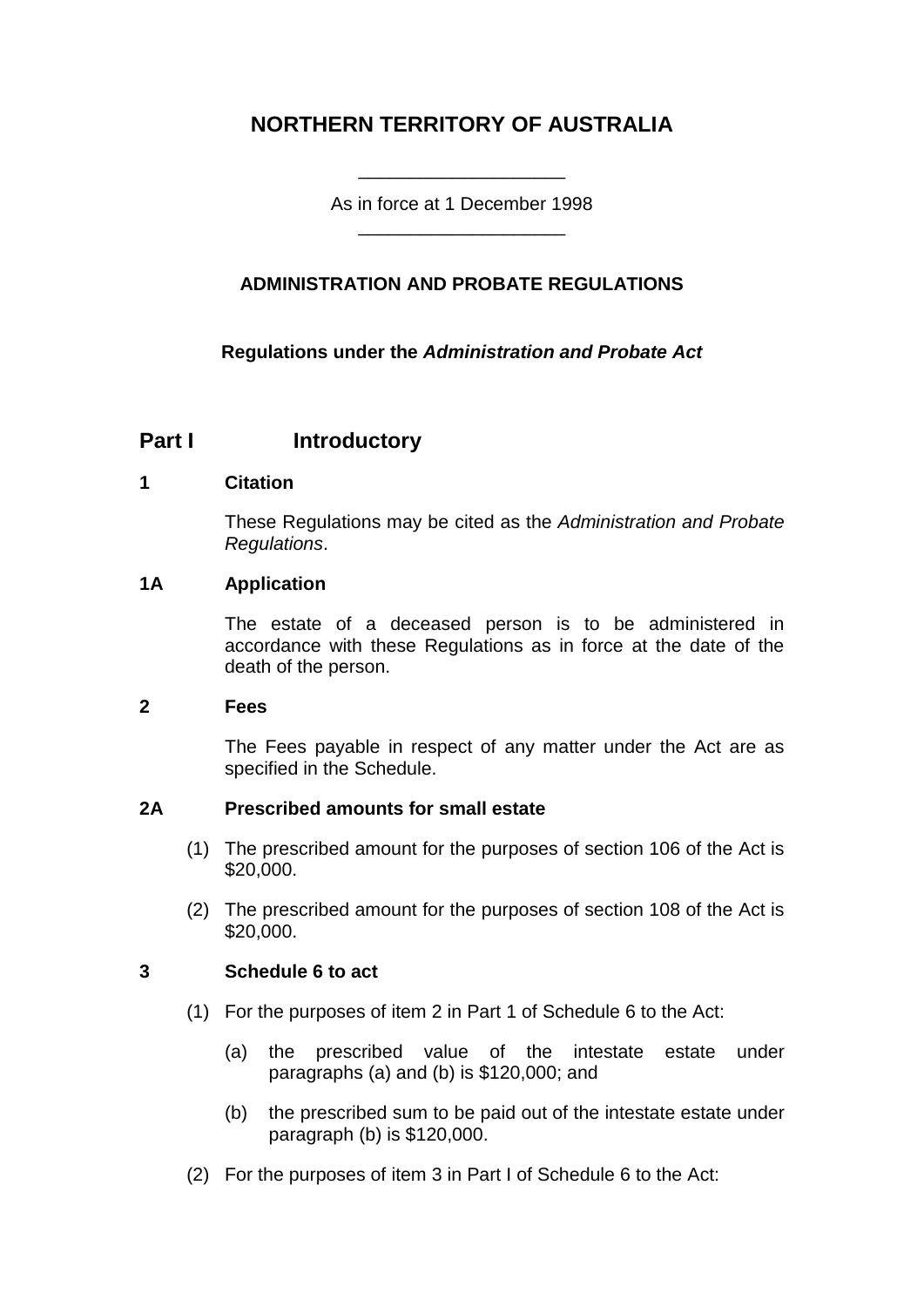- (a) the prescribed value of the intestate estate under paragraphs (a) and (b) is \$500,000; and
- (b) the prescribed sum to be paid out of the intestate estate under paragraph (b) is \$500,000.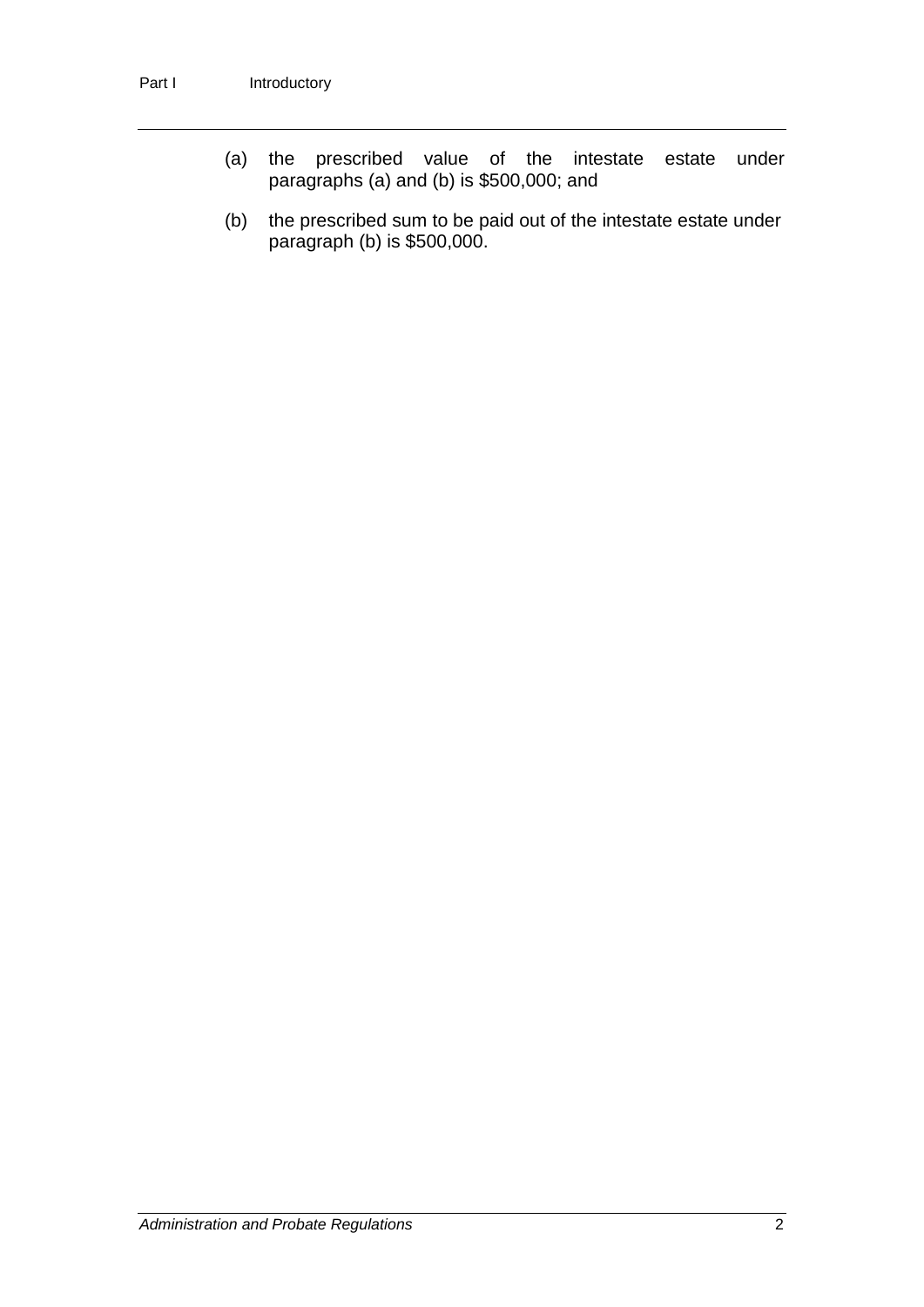## **Schedule**

| Section 152A(d)     |  |
|---------------------|--|
| <b>Regulation 2</b> |  |

#### FEES

regulation 2

\$

| $\mathbf 1$   | For a certified office copy, reproduced by<br>photographic process, of a will or other |      |
|---------------|----------------------------------------------------------------------------------------|------|
|               | and in addition, for each                                                              | 5.00 |
|               | page                                                                                   | 1.00 |
| $\mathcal{P}$ | For an office copy, reproduced by<br>photographic process, of a will or other          |      |
|               | document, for each page                                                                |      |